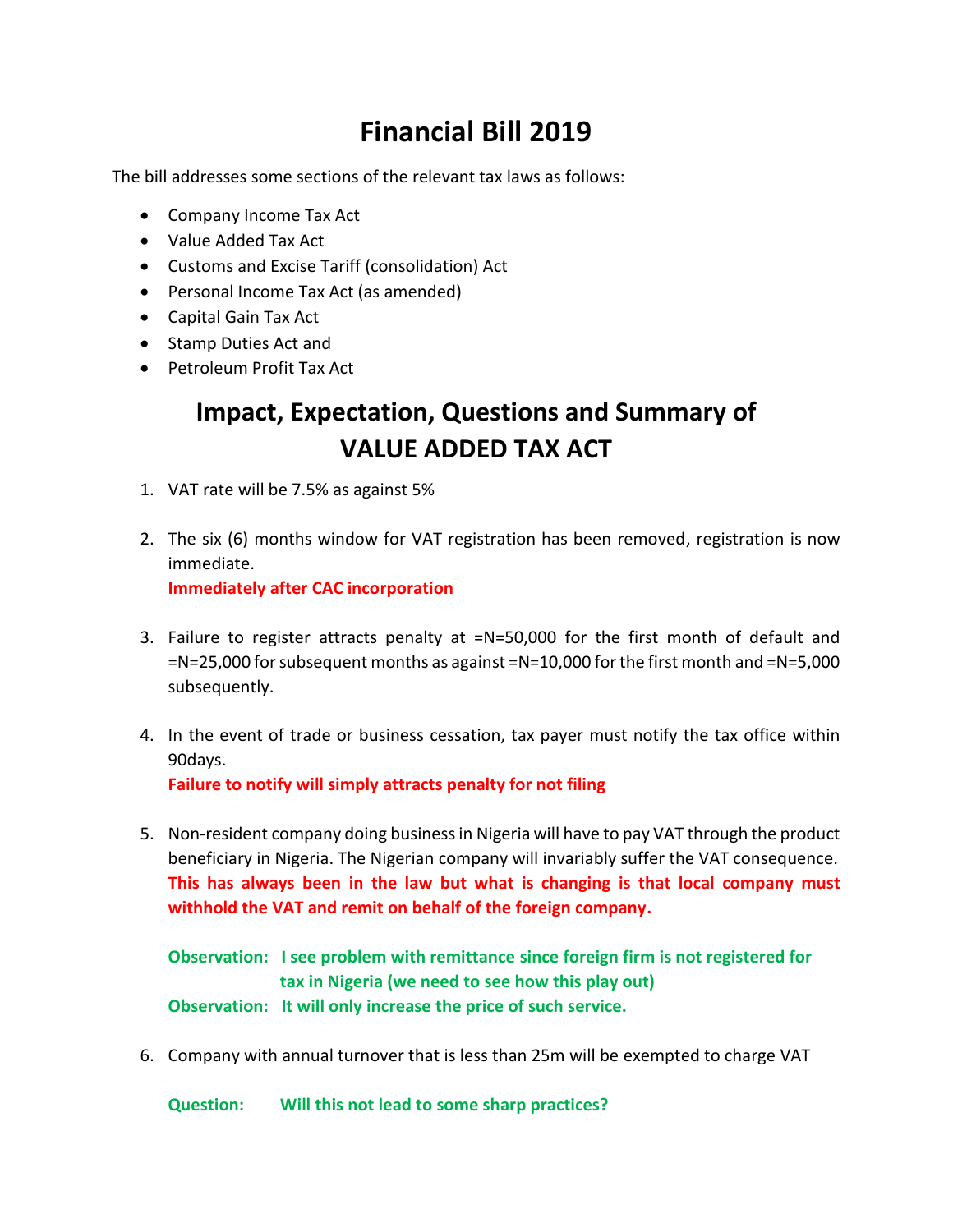### **Observation: How will a company determine expected turnover in the year except preceding year turnover will be the yardstick? We will wait to see.**

- 7. Disposal of asset and sale of whole or part of business is now exempted from VAT. **This is a welcome development, at least clarifying ambiguities within the law.**
- 8. Tax credit against subsequent months **This is a welcome development, at least clarifying ambiguities within the law. This has been the case in practice anyway but its good having it clearly stated in the law.**
- 9. Penalty of non-remittance has increased to 10% as against 5% per annum plus interest at CBN minimum re-discount rate plus a spread to be determined by the minister. **This is putting additional knife in the neck of defaulters.**
- 10. Failure to notify the tax office of change in address now attract fine of =N=50,000 in the first month of default and =N=25,000 subsequently. **This hiding window has been blocked with penalty, interesting!!**
- 11. Failure to file VAT returns is now =N=50,000 for first month and =N=25,000 subsequently as against the controversial cumulative or straight line monthly penalty of =N=5,000 **This controversial position of the law has been changed but still to the detriment of defaulting tax payer. I think a smart tax payer should think more of compliance now than wait to be slam penalty for not filing.**
- 12. In the event of sales or transfer of business to a Nigerian company any asset in such trade is not VATable to the extent that one company has control over the other or both are controlled by some other person or are member of a recognized group of companies and have been so far a consecutive period of at least 365 days prior to the date of reorganization. But this waiver will revert if acquiring company make subsequent disposal of the assets acquired within the succeeding 365days after the date of initial transaction. In this case any concession earlier will be rescinded.
- 13. Goods has been defined as

"All forms of tangible properties that are moveable at the point of supply, but does not include money or securities"

"Any intangible product, asset or property over which a person has ownership or right or from which he derives benefits and which can be transferred from one person to another excluding interest in land"